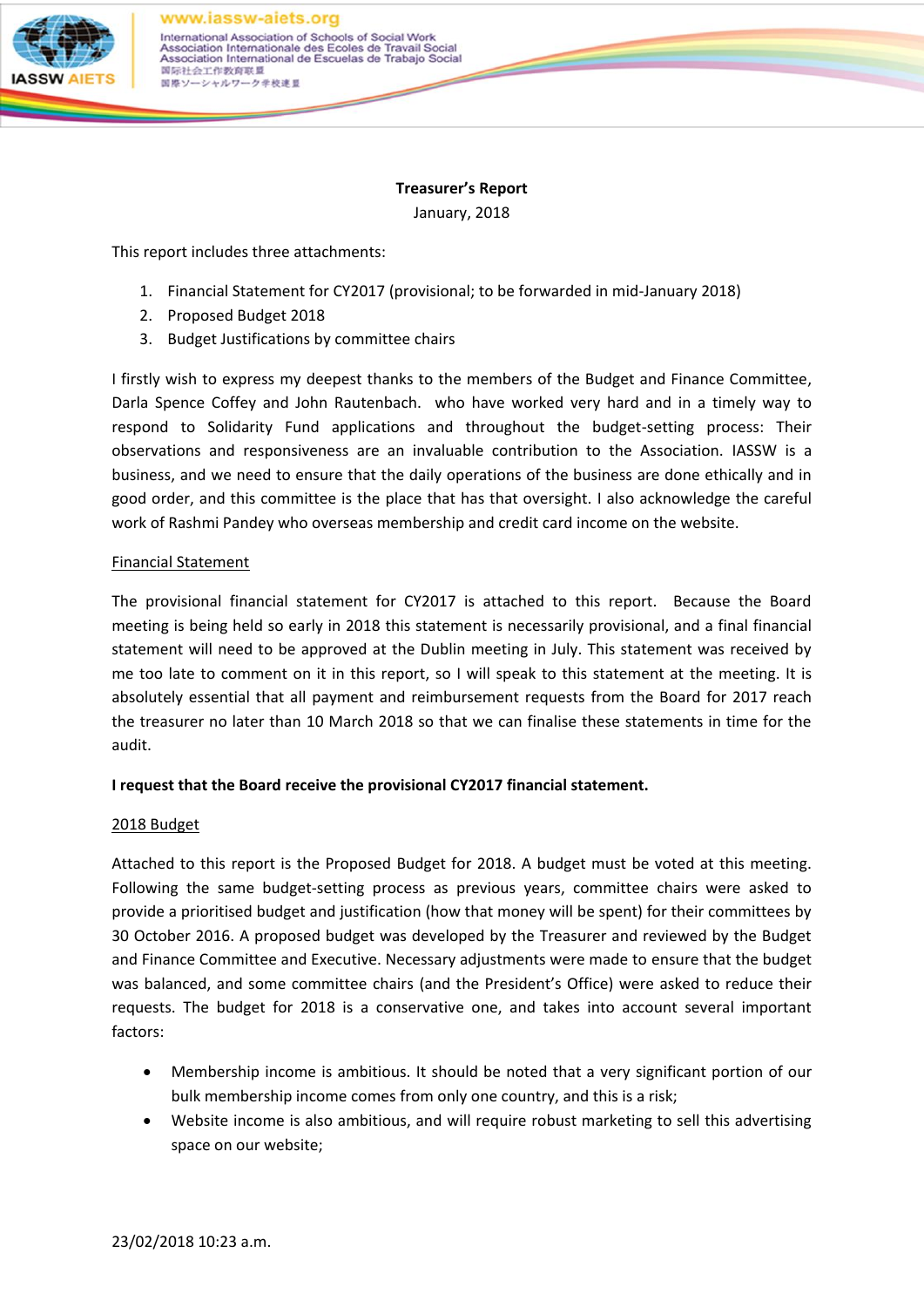- It is unclear how much profit (if any) will accrue to the Owners from the 2018 Dublin conference. This estimate is conservatively based on the Seoul conference (which was a net of \$26,120 profit for IASSW). I am aware of the controversy about the high registration fees for the Dublin conference, and IASSW must be cautious about this, since we directly profit as an Owner of this conference. If we (and our international partners) are willing to forego our profit then registration costs could no doubt be reduced. As a consequence, of course, our budget and our ability to implement our programmes would also be reduced;
- 2018 is an audit year (as directed by the Board); this is quite an expensive process, although the Board have reduced it to once in four years. The expense includes not only the fee for the Auditor but also to our accountancy firm for their additional time to prepare for and participate in the audit.
- Earmarked funds will be drawn from our investment funds will be drawn down to support the Eileen Younghusband lecturer in Dublin. These no longer come from our operating budget;
- In the same way as the EY funds are included as expenses matching the draw-down on investments, \$125 000 has been estimated as a maximum draw-down from our investment portfolio to support a strategic development initiative. Exactly this amount is listed as 'Strategic Planning (investment)' in the budget. This does not presume that the Board will approve this initiative, or presume any specific amount. Since this is a dedicated project that is exactly balanced by investment income it has no impact at all on the net operating budget.
- Finally, I have included World Social Work Day (WSWD) as a specific listed item in our International Organisation line item, since this is become a regular and significant expense. This expense is something the Board may wish to debate.

#### **I request that the Board adopt the 2018 Budget.**

#### Membership

Invoices for 2018 were sent out to all institutional, individual and bulk members on 1 November 2017. We have a new accountant at Tate & Tryon, and there were some minor problems with the email message, but these have been noted and debriefed for resolution in the 2018 round. We did learn that it is very useful to send through an advisory message to members through IASSW's Google groups messaging; since these invoices are sent out in bulk they are occasionally marked as spam by some servers, which creates anxiety in the recipients, and delays in payment. We should advise members in advance when we invoice. Taken as a whole, however, the invoicing system is working well, and results in timely payments from members who are more easily able to process payment requests through their institutional systems. A reminder will be sent to unpaid memberships on or about 20 February.

## Investment Account

A noted in my previous reports, IASSW now has investments in excess of US\$270,000. (As soon as it is available I will make the most recent statement available to the Board; it is regularly sent to the Budget and Finance Committee). At the Board meeting in January 2018, the Board may wish to determine how this significant asset should be used. We require no more than US\$100 000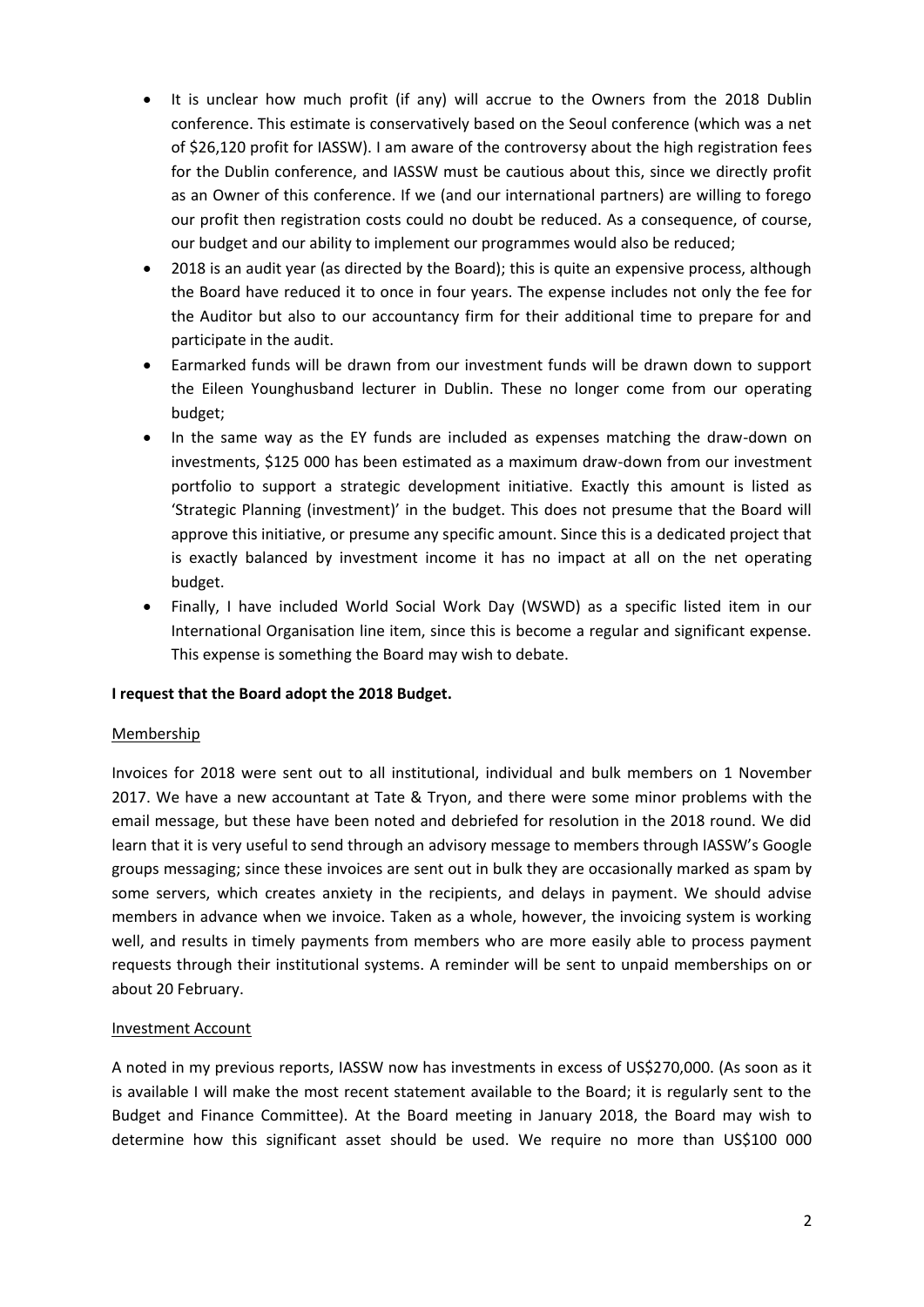(exclusive of the Younghusband Fund) as 'rainy day' or wind-up funds, and it would be good stewardship to deploy them for the benefit of the Association and its members.

In January, 2017 I brought the issue of the Younghusband Fund to the Board's attention. At that time the Board authorised me to transfer \$20 742 from our operating account to our investment account, which I did (and reported in the midyear 2017 treasurer's report). We will expend funds from this account to support the Younghusband speaker in July, 2018, as noted in the Proposed Budget 2018. However, there are no plans in place to replenish this Fund, and it remains unsustainable in the midand long-term. If we do not replenish it, the Board will be faced with the decision to end the lecture series, to fund it from operating funds, or to make it an honorary lecture only with no funding support.

#### **Concluding notes**

As a part of the Board's preparation for the 2018 audit, I remind all members that up to date Conflict of Interest statements must be lodged by all Board members with the Secretary as soon as possible, and preferably by the end of January at the latest.

We would very much like an additional person for the Budget & Finance Committee.

Finally, since I am not standing for re-election, this is my penultimate report to the Board. I am available to brief all candidates standing for the treasurer's role on the responsibilities and daily commitment required of the IASSW treasurer between now and the election. I will be available to provide a handover brief once that person has been elected. I recommend to the Board that there be a one-month period of transition (1-31 August) in order to ensure that there is no interruption to the business operations of the Association. This may need to vary depending on any recommendations and decisions about our corporate and banking home. Meanwhile we plan to sign a continuing agreement with our accountancy firm Tate & Tryon, which has within it a 30-day termination clause.

Respectfully submitted,

Markteuilson

Mark Henrickson Treasurer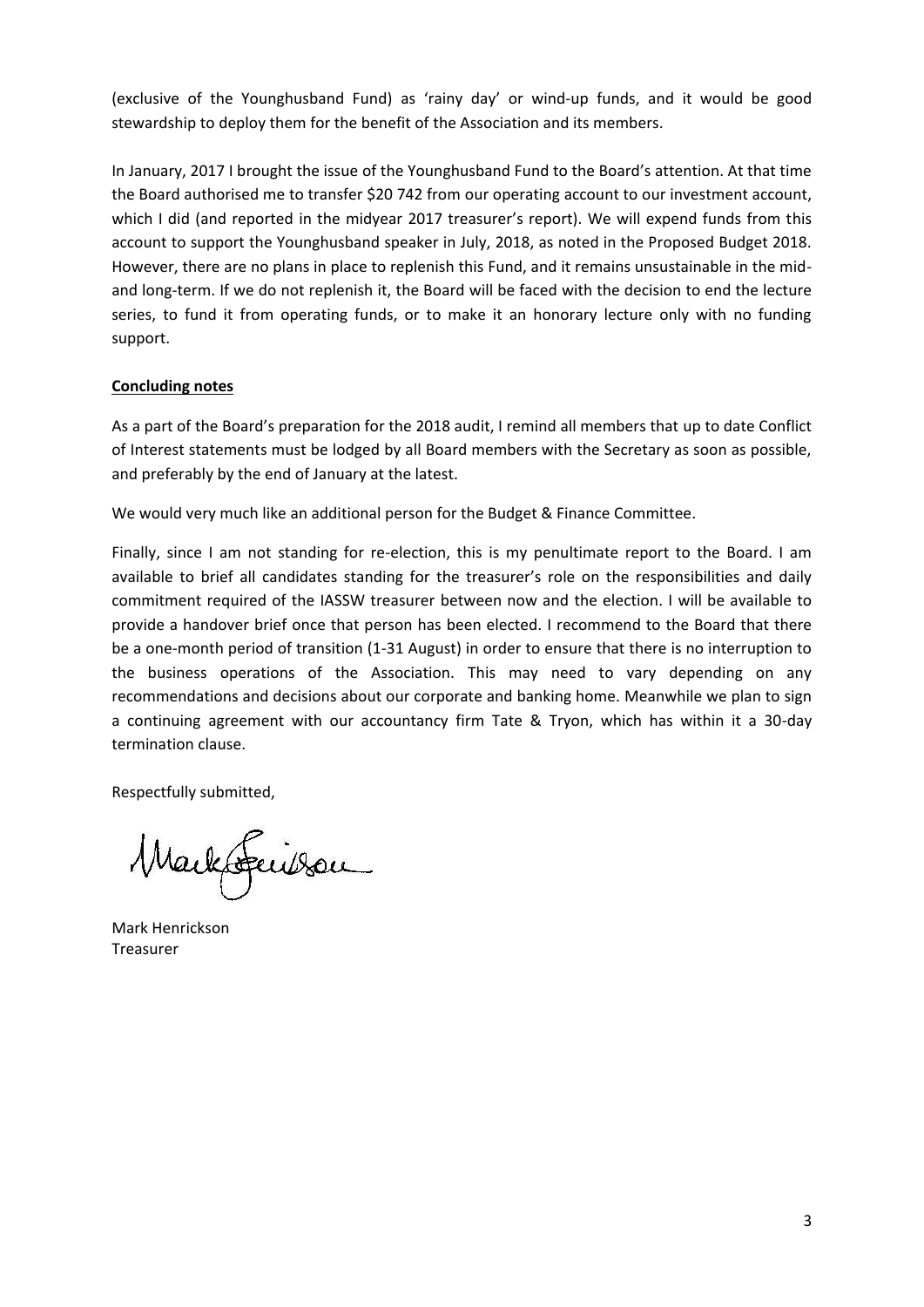|                                            |                  |                  | 2017 Actual |                 |
|--------------------------------------------|------------------|------------------|-------------|-----------------|
| IASSW Budget 2018 (Proposed)               | 2018 proposed    | 2017 Approved    |             | (through 30/09) |
| <b>Income</b>                              |                  |                  |             |                 |
| Memberships                                |                  |                  |             |                 |
| Institution                                | \$<br>56,000.00  | \$<br>55,000.00  | \$          | 47,726.00       |
| Individual                                 | \$<br>7,400.00   | \$<br>7,500.00   | \$          | 6,241.00        |
| <b>Bulk</b>                                | \$<br>53,000.00  | \$<br>40,000.00  | \$          | 52,593.00       |
| Life                                       | \$<br>500.00     | \$<br>500.00     | \$          |                 |
| Affiliate                                  | \$<br>1,500.00   | \$<br>1,500.00   | \$          | 1,035.00        |
| Total Membership                           | \$<br>118,400.00 | \$<br>104,500.00 | \$          | 107,595.00      |
| <b>ISW Royalty</b>                         | \$<br>10,000.00  | \$<br>6,000.00   | \$          | 12,109.00       |
| Publications (Sales, Advertising and 2017  |                  |                  |             |                 |
| UNAIDS Pass-through [\$21000])             | \$<br>1,000.00   | \$<br>22,593.00  | \$          | 20,446.00       |
| Donations                                  | \$<br>250.00     | \$<br>400.00     | \$          |                 |
| Eileen Younghusband Fund (for lecture      |                  |                  |             |                 |
| expenses)                                  | \$<br>2,500.00   | \$               | \$          |                 |
| Interest income                            | \$<br>1,000.00   | \$<br>4,000.00   | \$          | 1.00            |
| Website income (Adverts &c)                | \$<br>6,000.00   | \$<br>4,000.00   | \$          | 4,000.00        |
| <b>Transfer from Investments</b>           | \$<br>125,000.00 | \$<br>30,204.00  |             |                 |
| Joint Meeting (Dublin)- est.               | \$<br>20,000.00  | \$               | \$          |                 |
| <b>Total Income</b>                        | \$<br>284,150.00 | \$<br>171,697.00 | \$          | 144,151.00      |
|                                            |                  |                  |             |                 |
| <b>Expenses</b>                            |                  |                  |             |                 |
| Financial Mgmt (T&T)                       | \$<br>34,300.00  | \$<br>29,400.00  | \$          | 19,425.00       |
| Audit & Tax                                | \$<br>12,000.00  | \$               | \$          |                 |
|                                            | \$               | \$               | \$          |                 |
| Bank fees & general                        | 6,000.00         | 7,700.00         | \$          | 5,280.00        |
| <b>Website Depreciation</b>                | \$<br>1,000.00   | \$<br>1,000.00   |             | 833.00          |
| Eileen Younghusband Fund                   | \$<br>2,500.00   | \$<br>20,742.00  |             |                 |
| Miscellaneous office                       | \$<br>100.00     | \$<br>200.00     | \$          |                 |
| <b>General/Admin Expenses</b>              | \$<br>55,900.00  | \$<br>59,042.00  | \$          | 25,538.00       |
| <b>Board Programme expenses</b>            |                  |                  |             |                 |
| IA President's Office (includes EO)        | \$<br>24,830.00  | \$<br>21,900.00  | \$          | 23,744.00       |
| Strategic planning (investment)            | \$<br>125,000.00 |                  |             |                 |
| Preparation for Dublin                     | \$<br>2,500.00   | \$               | \$          |                 |
| <b>Officer Expenses</b>                    | \$<br>8,500.00   | \$<br>6,500.00   | \$          | 4,796.00        |
| <b>Joint Committees</b>                    |                  |                  | \$          | 1,062.00        |
| Global Agenda Ctte                         | \$<br>1,200.00   | \$<br>1,427.00   | \$          | 224.00          |
| Tripartite Ctte                            | \$<br>750.00     | \$<br>1,500.00   | \$          | 866.00          |
| Intl Organizations & WSWD                  | \$<br>2,500.00   | \$<br>3,500.00   | \$          | 50.00           |
| Board meeting costs                        | \$<br>3,675.00   | \$<br>1,500.00   | \$          |                 |
| Archives                                   | \$<br>250.00     | \$<br>600.00     | \$          | 1,287.00        |
| <b>Capacity Building Ctte</b>              | \$<br>7,000.00   | \$<br>5,500.00   | \$          | 1,341.00        |
| Awards & Honours (NEW in 2018)             | \$<br>3,700.00   |                  |             |                 |
| Human Rights Ctte                          | \$               | \$<br>1,200.00   | \$          |                 |
| <b>International Projects Ctte</b>         | \$<br>12,500.00  | \$<br>15,500.00  | \$          | 9,500.00        |
| Language Ctte                              | \$<br>2,000.00   | \$<br>3,601.00   | \$          | 661.00          |
| Publications Ctte (incl. 2017 UNAIDS pass- |                  |                  |             |                 |
| through [\$21000])                         | \$<br>7,000.00   | \$<br>31,962.00  | \$          | 23,358.00       |
| Research Ctte & Census                     | \$<br>2,775.00   | \$<br>320.00     | \$          | 382.00          |
| Solidarity Fund                            | \$<br>15,000.00  | \$<br>6,300.00   | \$          | 5,507.00        |
| UN (NYC) Ctte                              | \$<br>5,550.00   | \$<br>5,570.00   | \$          | 2,082.00        |
| Website costs                              | \$<br>1,000.00   | \$<br>3,375.00   | \$          | 2,359.00        |
| Webmistress                                | \$<br>2,520.00   | \$<br>2,400.00   | \$          |                 |
| <b>Board Programme expenses</b>            | \$<br>228,250.00 | \$<br>112,655.00 | \$          | 77,219.00       |
| <b>Total Expenses</b>                      | \$<br>284,150.00 | \$<br>171,697.00 | \$          | 102,757.00      |
| <b>Unrealised gains/losses</b>             | \$               | \$               | \$          |                 |
| <b>Net</b>                                 | \$0.00           | \$0.00           |             | \$41,394.00     |
|                                            |                  |                  |             | 7/12/2017 9:51  |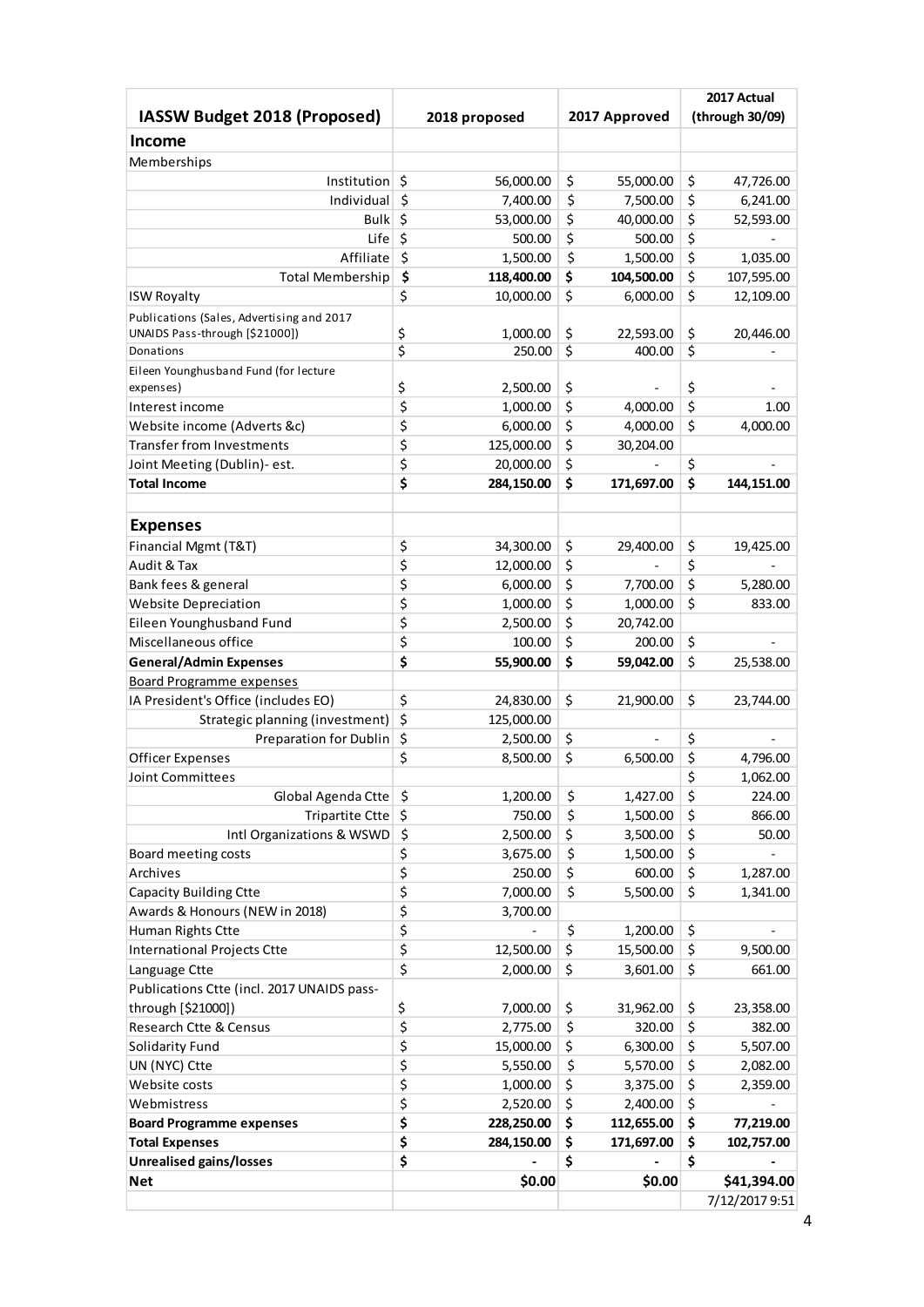# **Budget Justifications 2018**

*(reproduced as submitted, with slight formatting changes to reduce space)*

## **Accountancy ("Financial Management")**

Mark,

I have listed below the 2018 estimated Tate & Tryon fees. The total estimated fees are \$34,300 as listed below;

| <b>Accounting services</b> | \$30,800 |
|----------------------------|----------|
| 990 preparation and filing | 3,500    |
| Total                      | \$34,300 |

As we discussed, the 2018 fee includes the audit for the 2017 financial statements which accounts for \$3,900 of the total increase of \$4,900 from the 2017 fees. I will be preparing an engagement letter for your signature in November. Please let me know of any questions.

We look forward to providing accounting services to IASSW for another year!

Thank you

Maureen



**Maureen Downs, CPA Senior Manager,Tate & Tryon d**: (202) [419-5133](tel:(202)%20419-5133) **e:** [MDowns@tatetryon.com](mailto:MDowns@tatetryon.com) **w:** [www.tatetryon.com](http://www.tatetryon.com/)



**[Washington,](https://www.google.com/maps/place/2021+L+St+NW+%23400,+Washington,+DC+20036/@38.9040204,-77.0478197,17z/data=!3m1!4b1!4m5!3m4!1s0x89b7b7b7657be759:0xd203851d64be497c!8m2!3d38.9040204!4d-77.045631?sa=X&ved=0ahUKEwjc3NrBvYnVAhUFND4KHaOuDJEQ8gEIITAA) DC** [202-293-2200](tel:202-293-2200)

**New [York,](https://www.google.com/maps/place/3+Columbus+Cir,+New+York,+NY+10019/@40.7668837,-73.9844328,17z/data=!3m1!4b1!4m5!3m4!1s0x89c258f7cfce53cb:0xf082eea3e08d50c!8m2!3d40.7668837!4d-73.9822441?sa=X&ved=0ahUKEwjSs7LovonVAhULbj4KHW4wD40Q8gEIITAA) NY** [646-455-1000](tel:646-455-1000)

## **Audit Firm**

Hi Mark, it is great to hear from you. We certainly would be very happy to perform the audit for IASSW. I would estimate the cost to be approximately \$12,000. Please let me know if you want me to prepare an official engagement letter. Thanks and I look forward to hearing from you. Best regards, Terri



**Terri McKnight, CPA** *Partner/Audit Department Director* 

## **Archives Committee**

Regarding the Archives committee, the only expenditure I foresee is to produce a poster or banner for the Dublin conference. I am going to be working with Rashmi to prepare a large poster or exhibit featuring photographs and some text celebrating our 90th anniversary of the IASSW. I think we if we can budget about \$250 that should be adequate, assuming that Rashmi or volunteers can do the design. (Lynne Healy)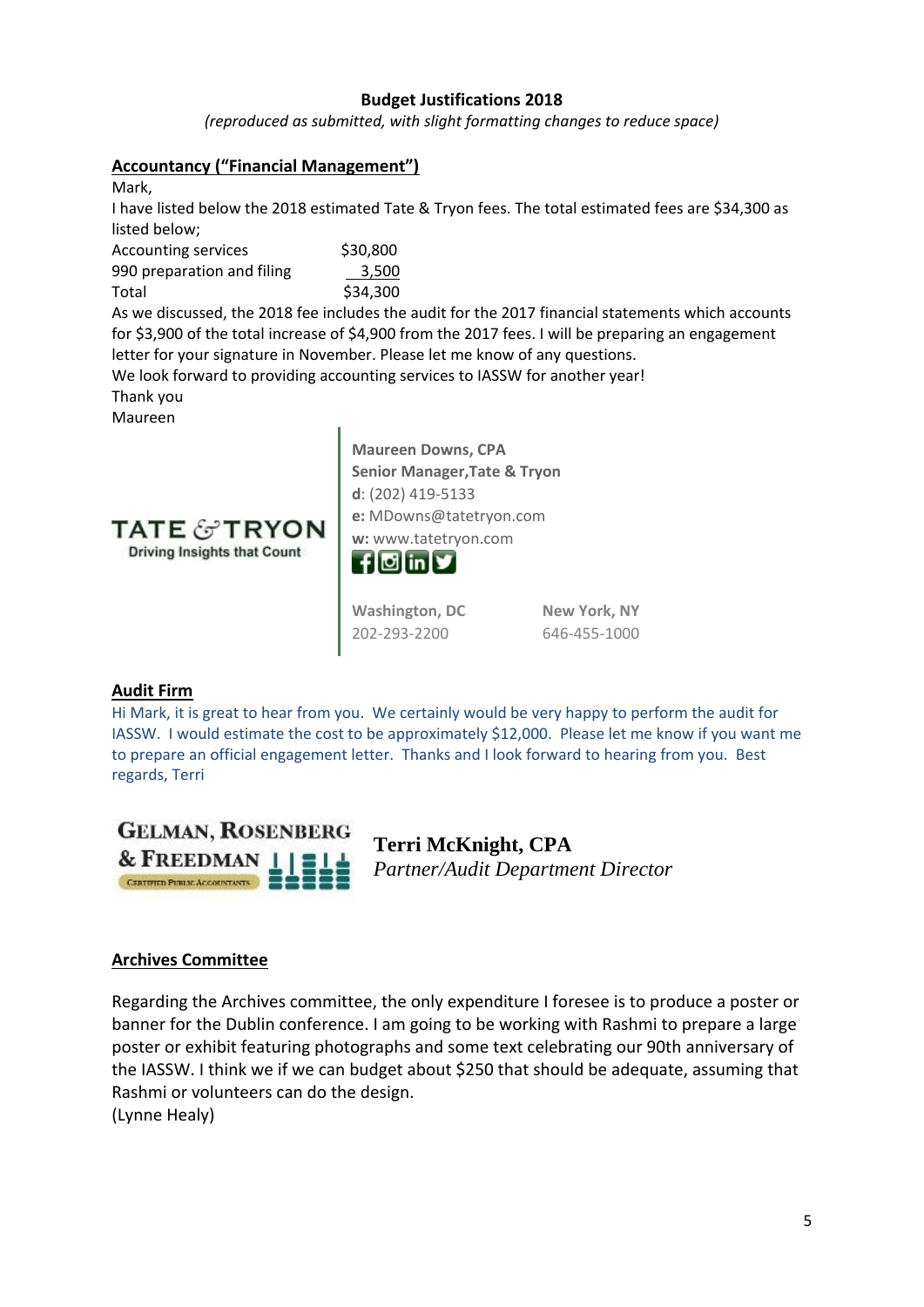# **Capacity Building Committee**

Requested Budget, 2018

|    | Item                                          | <b>Amount</b> | Rationale                                                                                                                              |
|----|-----------------------------------------------|---------------|----------------------------------------------------------------------------------------------------------------------------------------|
| 1. | <b>Regional Resource Centres</b>              | \$4000        | 40% balance on RRC #2 = $$1600$<br>60% payment on one additional RRC = \$2400                                                          |
| 2. | <b>Capacity Building Mini-</b><br>conferences | \$4500        | 3 workshops in 2017; \$1500/each<br>January 2018, Zagreb<br>February 2018, Azerbaijan<br>$\overline{\phantom{a}}$<br>July 2018, Dublin |

## **Total requested: \$8500.00**

Darla Spence Coffey Chair Capacity Building Committee November 2017

## **Census Committee**

Dear Mark, **Census Budget Request:**

As Chair of the census committee, I hereby request the funds to renew the Gold SurveyMonkey licence from 2017 to 2021 renewed annually for 5 years

+- USD\$355 per year (R4,499 – my display – see billing profile info below.)

## Sincerely,

Dr John Victor Rautenbach Board Member: International Association of Schools of Social Work (IASSW) Chair: Standing Committee on the World Census of Social Work Programs ExCo: Association of South African Social Work Education Institutions (ASASWEI)

## **Board Meeting Costs**

## **Zagreb**

#1 Dear Mark,

Today I had the talk with the catering agency that could provide food and drink during the meeting and conference in Zagreb. The prices are as follows:

- morning and afternoon coffee/tea/cakes/fruits cca 4 EUR/person - For 3 days it is cca 120 persons  $(20 + 50 + 50)$  what amounts 480 EUR

- lunch during the meeting days cca 10 EUR/person - For 3 days it is cca 60 persons  $(10 + 25 + 25)$ what amounts 600 EUR

- lunch after the mini conference cca 10 EUR/person - cca 100 persons what amounts 1000 EUR

- additional amount should be added for the water and service at the spot in amount of cca 300 EUR According to this estimation the total cost would be cca 2380 EUR. This is just estimation but I hope the final cost should not much differ.

(Nino)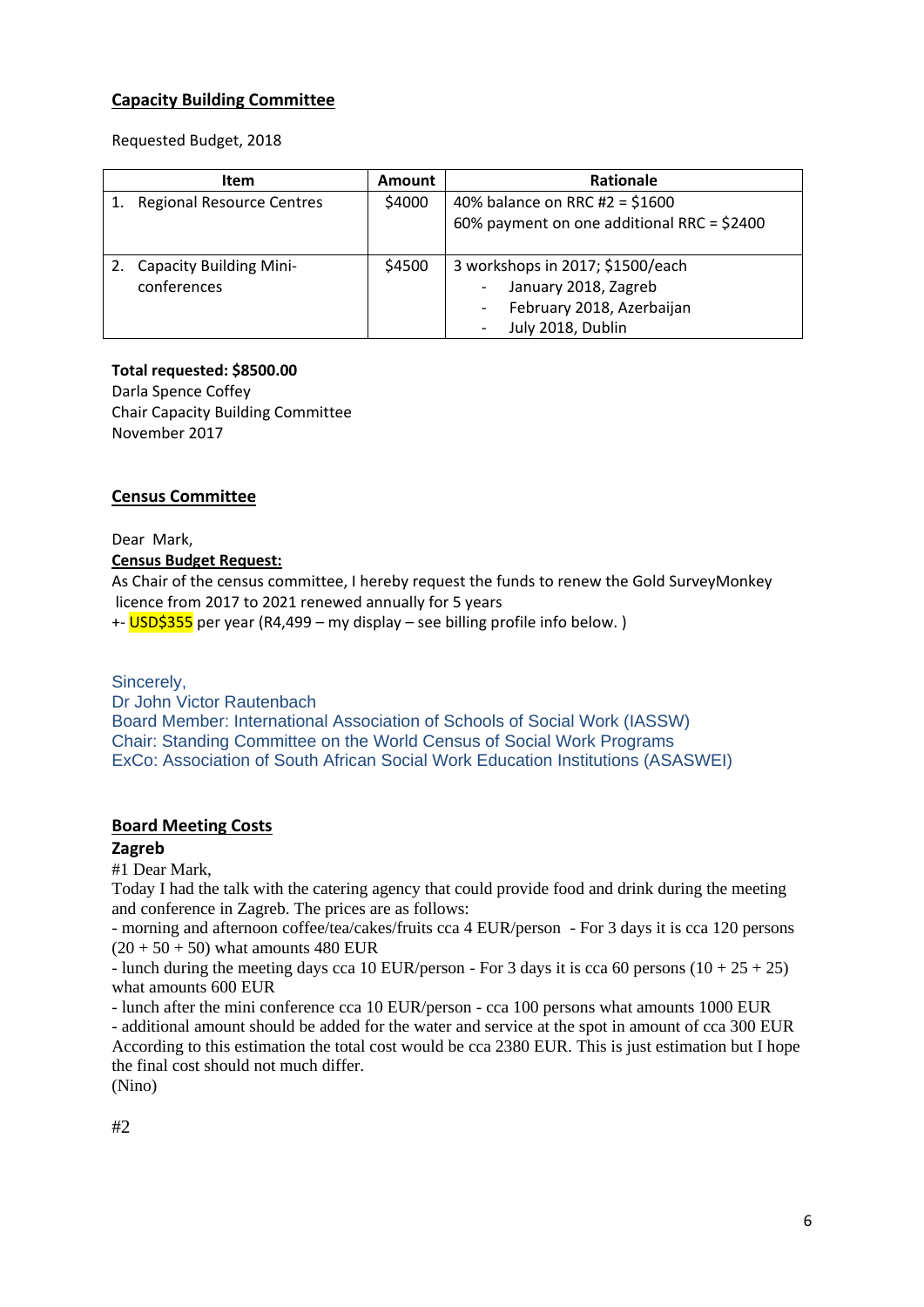Rashmi informed me that already first day on Friday afternoon whole board meeting will be held which means 25 persons will attend. This is (15 persons x 4 EUR) 60 EUR more for the coffee/tea this day. Just to infom you and here is her e-mail concerning this:

Actually, it was planned to have only ExCo meeting on the first day (Friday, January 26) but when I started working on agenda, the list is long.

So we will start full board meeting on Friday, January 26 post lunch. I hope there will NO problems in arrangements.

Please count members of Tea/Coffee as follows:

Friday 26, 2018: ExCo Meeting- 9.00-12.30 - Morning tea at 10.30 - 10 persons

Friday 26, 2018: Full Board Meeting- 2.00-5.00PM- afternoon tea - 25 persons

Saturday 27 & Sunday 28, 2018: Full Board Meeting - two tea/coffee breaks for 25 persons. (Nino)

## **Dublin Conference Preparation**

| <b>Dublin Conference preparation (2018)</b> |                                                             |                     |  |  |  |
|---------------------------------------------|-------------------------------------------------------------|---------------------|--|--|--|
| SI.                                         | <b>Particulars</b>                                          | <b>Amount (USD)</b> |  |  |  |
| No.                                         |                                                             |                     |  |  |  |
| $\mathbf{1}$                                | Souvenir at IASSW booth (may be pen, clip or<br>small bags) | 500                 |  |  |  |
| 2                                           | souvenir to board members, who completed<br>their term      | 500                 |  |  |  |
| 3                                           | GA expenses (high tea)                                      | 3000                |  |  |  |
| 4                                           | Poster, banner at the booth                                 | 500                 |  |  |  |
| 4                                           | TOTAL                                                       | 4500                |  |  |  |

#### **Honours and Awards**

No budget submitted. Estimate by Treasurer is based on return economy flights and accommodation for Kendall and Younghusband award recipients; these recipients are unknown at this writing. Note that costs for the Younghusband award recipient are offset by a transfer from a designated fund in reserves (per Board directive, Jan 2017), which appears both as income and an expense under "Eileen Younghusband Fund".

#### **Human Rights**

No budget submitted.

#### **International Projects Committee**

Dear Mark

We request USD15,500 for the International Projects budget for 2018. This is the same as the 2017 budget and similar to previous budgets. We are in the process of distributing the 2017 allocation and still have earlier projects in process. The call has been made for applications to begin in 2018 and we expect to grant at least 3 projects with this budget, the same as the 3 projects granted for 2017.

Further details can be given, however our latest report to the Executive of 30 July is attached. Regards

(David McNabb)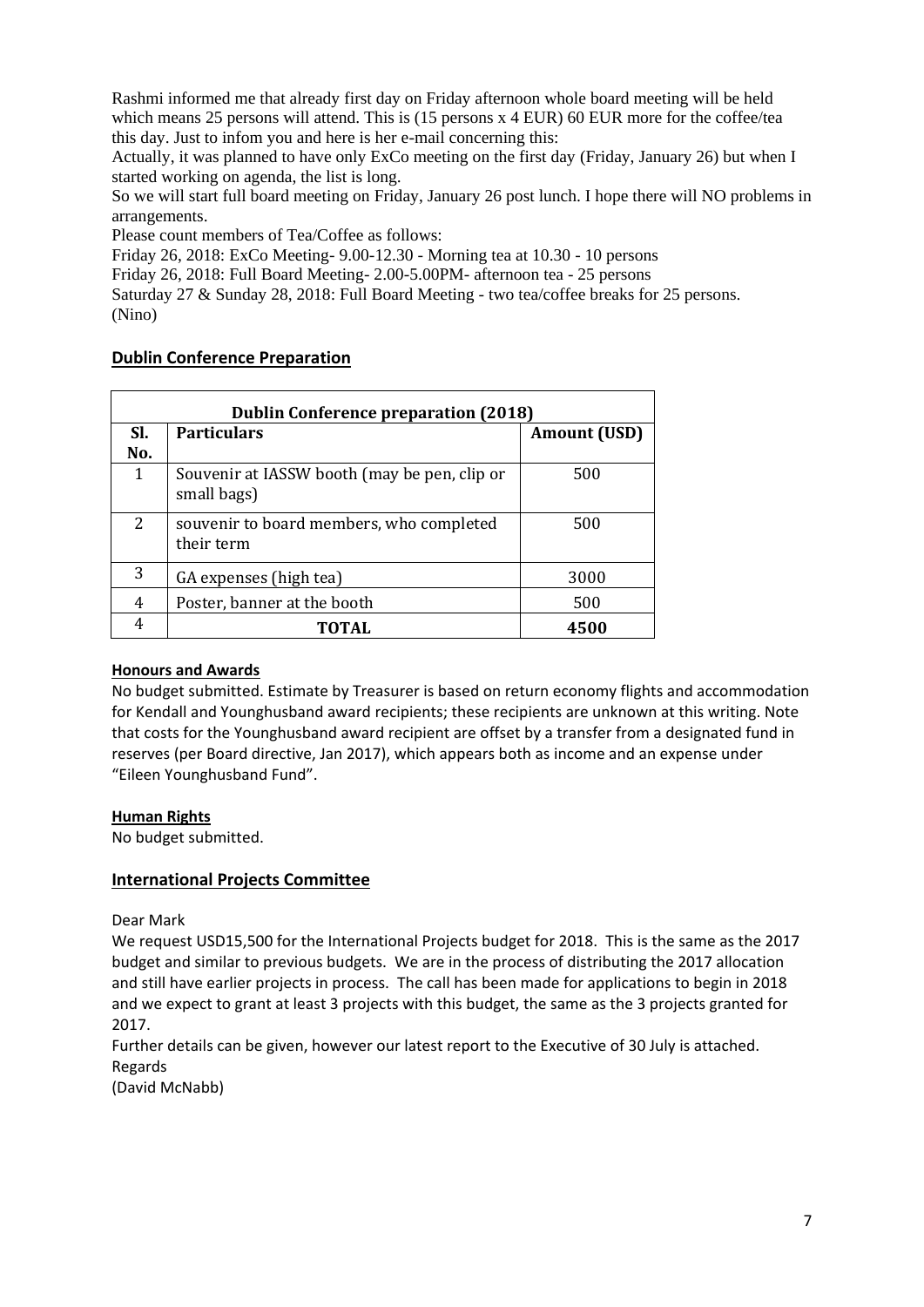## **Joint Committees**

These estimates are based on actual costs in 2017, and informed by 2018 estimates from the President.

# **Language Committee**

## **BUDGET ESTIMATES FOR 2018**

| <b>Description</b>           | No. of    | <b>Estimated</b> | Rate     | Total (US\$) |
|------------------------------|-----------|------------------|----------|--------------|
|                              | languages | words            |          |              |
| Translation of key documents | 4         | 50,000 per       | 750 USD  | 3000 USD     |
|                              |           | language         | per      |              |
|                              |           |                  | language |              |

**Note:** The selection of documents for translation is an ongoing process although we have listed priority documents on the basis of which we get these estimates.

(Janestic Twikerize)

# **Publication Committee**

| <b>Budget</b>            | <b>Description</b>           | <b>Amount</b> |
|--------------------------|------------------------------|---------------|
| Social Dialogue magazine | 3 issues in 2018 - Jan/Feb,  | \$6,000       |
|                          | June/July and                |               |
|                          | October/November             |               |
| Eileen Younghusband Book | Postage to Dublin conference | \$500         |
|                          | June 2018                    |               |

(Linda Kreitzer)

# **Officer**

**B Shank**

Hi Mark,

Unless I am missing something or haven't heard about it yet, I think I will have one combined travel commitment in 2018, the Board meeting in Zagreb, January 2018 and the Tripartite Meeting in February 2018, London. I will be combining these two meetings. Estimate:

\$1400 – air (Mpls.-Zagreb-London-Mpls. 1/24 – 2/11/18)

\$1250 – lodging (Zagreb six nights; London four nights)

\$ 750 – food (Don't know what will be provided in Zagreb or London?)

\$100 – transportation (London)

Total \$3500

Barbara

## **M Henrickson**

Zagreb travel: NZ\$2400 (US\$1645) + €485 (US\$570) Accommodation=US\$2215 (actual) Dublin travel: NZ\$3000 (US\$2060) + €600 (US\$700) Accommodation (est.)=US\$2760 (est. only) Total: US\$4975

# **President's Office (rev)**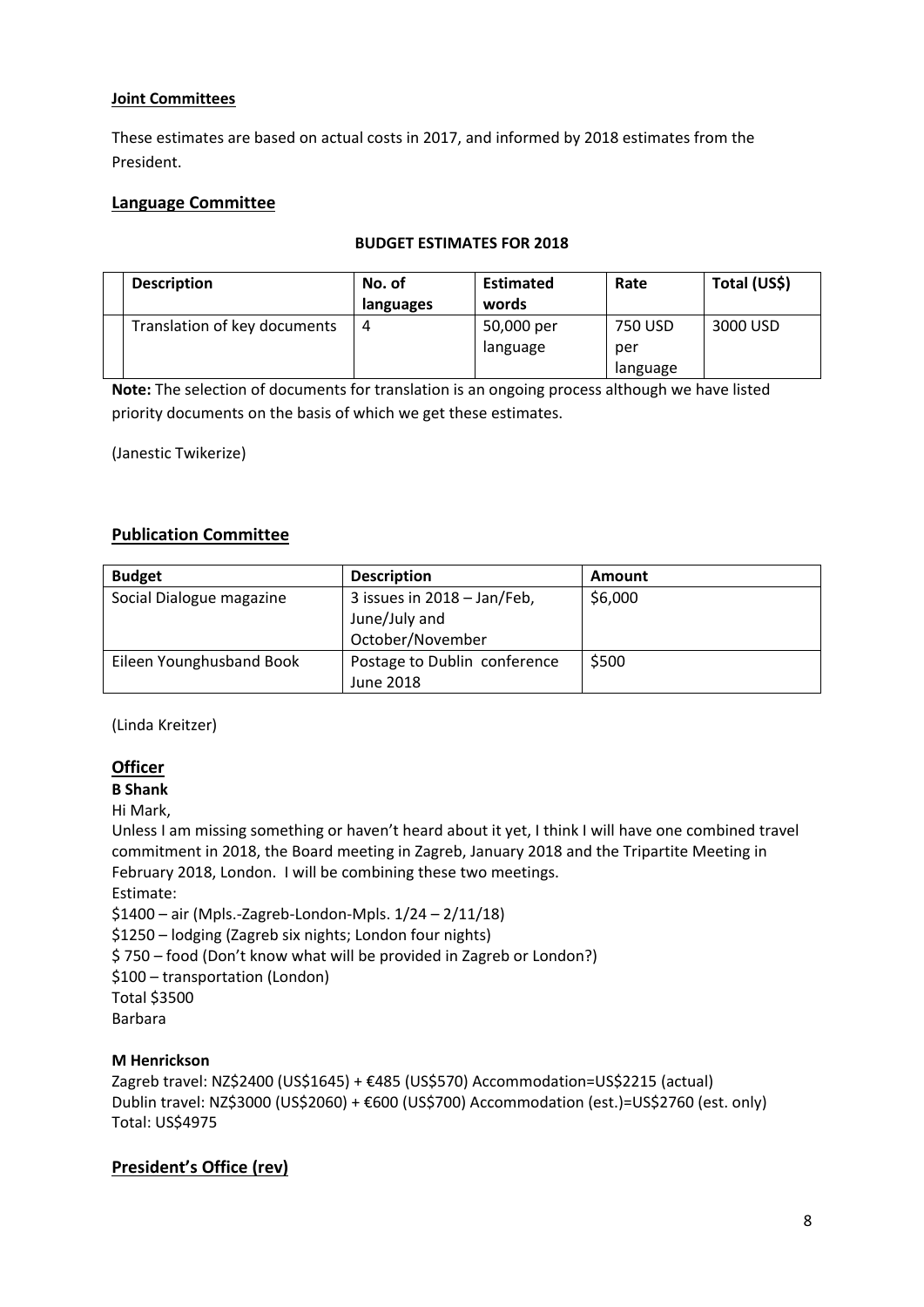|                | President's Budget-2018                           |                           |              |                |                                                |                   |        |
|----------------|---------------------------------------------------|---------------------------|--------------|----------------|------------------------------------------------|-------------------|--------|
|                | SI. No. Particulars                               | Approximate<br>date/month | Amount (USD) |                | <b>Administrative cost</b>                     |                   |        |
|                | <b>President travel</b>                           |                           |              |                | 1 Rashmi's salary (for 2018)                   | @840<br>USD/month | 10,080 |
|                | A. Jan Board Meeting                              |                           |              |                | 2 Rashmi's travel for IASSW board meetings (2) |                   | 2000   |
|                |                                                   | January                   |              | 3              | Stationary charges (postal charge)             |                   | 500    |
| 1              | Train and bus                                     |                           | 150          | $\overline{4}$ |                                                |                   |        |
| $\overline{2}$ | accommodation at Zagreb                           |                           | 600          |                |                                                | sub total         | 12580  |
| 3              | Meals/Local Travel                                |                           | 500          |                |                                                |                   |        |
|                |                                                   | sub total                 | 1250         |                | <b>TOTAL BUDGET FOR 2018</b>                   |                   |        |
|                |                                                   |                           |              | $\mathbf{1}$   | PRESIDENT'S TRAVEL                             | 12250             |        |
|                | <b>B.</b> Bangladesh Visit                        | January                   | 700          | $\overline{c}$ | <b>ADMINISTRATIVE COST</b>                     | 12580             |        |
|                | C. ISC Meeting - Rimini (2020 Conf.)              | February                  | 500          |                |                                                |                   |        |
|                | <b>D. SAGE Meeting-LONDON</b>                     | February                  | 1000         |                | TOTAL                                          | 24830             |        |
|                |                                                   | sub total                 | 2200         |                | <b>TOTAL BUDGET FOR 2018</b>                   | 24830             |        |
|                | E. WSWD Bangkok                                   | March                     |              |                |                                                |                   |        |
| $\mathbf{1}$   | Airfare                                           |                           | 800          |                |                                                |                   |        |
| $\overline{2}$ | accommodation at Bangkok                          |                           | 500          |                |                                                |                   |        |
| 3              | Meals/Local Travel                                |                           | 500          |                |                                                |                   |        |
|                |                                                   | sub total                 | 1800         |                |                                                |                   |        |
|                |                                                   |                           |              |                |                                                |                   |        |
|                |                                                   |                           |              |                |                                                |                   |        |
|                | G. ISC Meeting-Dublin (2018 conf.)                | March                     | 500          |                |                                                |                   |        |
|                | H. ESWRA Conf. at Edinburg                        | April                     | 1000         |                |                                                |                   |        |
|                |                                                   | sub total                 | 1500         |                |                                                |                   |        |
|                | I. World Conference+IASSW Board Meetings -Dublin  |                           |              |                |                                                |                   |        |
| $\mathbf{1}$   | Airfare (supported by LOC Dublin)                 | <b>IULY</b>               | $\mathbf{0}$ |                |                                                |                   |        |
| $\overline{2}$ | Accommodation at Dublin (supported by LOC Dublin) |                           | $\mathbf{0}$ |                |                                                |                   |        |
|                | Meals/Local Travel                                |                           | 500          |                |                                                |                   |        |
|                |                                                   | sub total                 | 500          |                |                                                |                   |        |
|                |                                                   |                           |              |                |                                                |                   |        |
|                | <b>I. Colombia Conference</b>                     | September                 | 2000         |                |                                                |                   |        |
|                | Contingencies                                     |                           | 3000         |                |                                                |                   |        |
|                |                                                   | <b>Grand Total</b>        | 12,250       |                |                                                |                   |        |

(Rashmi Pandey)

## **Research Committee**

Hi Mark,

Here are the details. Please let me know whether you need any additional information.

Thanks,

Dixon

## **Activities of the Research Committee over the next year**

1. Conduct workshop in Dublin (in part to gather information regarding: research integration in social work education; and global trends in social work education

- 2. Conduct extensive literature reviews on these topics
- 3. Conduct a survey of the social work programs
- 4. Prepare reports for dissemination

#### **BUDGET:**

We are **not** seeking funds for the conference (conference fee, travel, etc.) 1. Equipment /software

Recorder for workshops and collecting interview data - **\$99.95.** 

(This will be returned to the IASSW office upon completion of the projects) 2. Research assistant/coordinator

(5 hrs/week X 26 weeks = 125 hrs @\$18 per hour) = **\$2340**

The coordinator/assistant will be helping with the following:

- 1. Literature search and literature reviews
- 2. Development and administration of survey
- 3. Workshop facilitation in Dublin (2)
- 4. Transcribing workshop data and assist with analysis of survey results.
- 5. Coordinating work of Research Committee members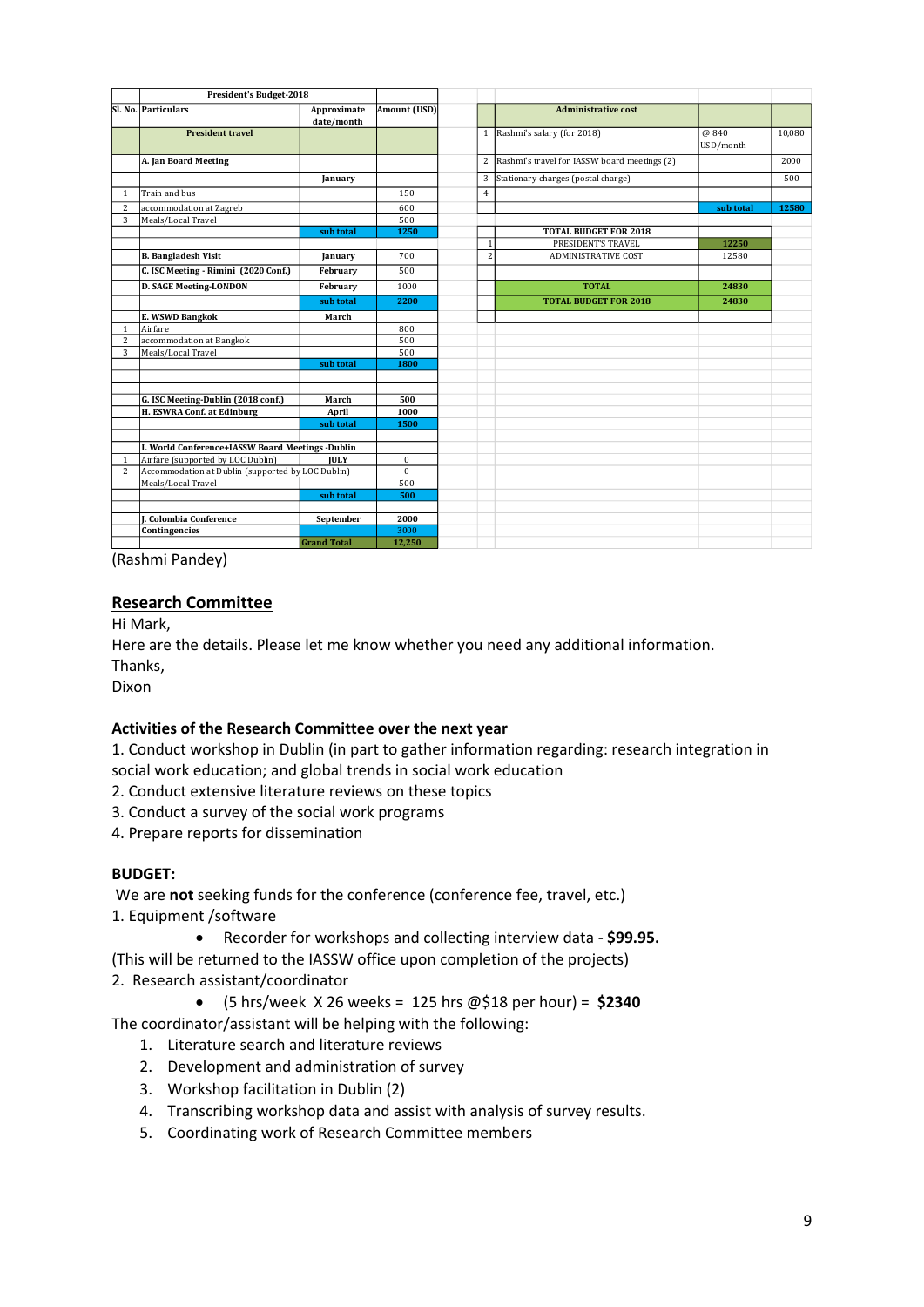## **United Nations (NYC) and Archives**

#### IASSW United Nations Representation New York Headquarters Budget Request for 2018

NGO Committee Dues:

- 50 NGO Committee on Mental Health dues
- 50 NGO Committee on Social Development (CSocD) dues
- 50 NGO Committee on the Status of Women (CSW) dues
- 35 NGO Committee on Migration dues

35 NGO Committee on the Family dues

100 NGO Working Group on Girls

75 Other—for other NGO Committee dues for groups we will join during the year

Subtotal for Dues for NGO Committees: \$395

Annual UN International Participation in Commissions

Commission on Status of Women (CSW)

- \$210 CSW (Commission on the Status of Women) parallel event registration
- 150 Projector Rental for CSW parallel event
- 45 CSW Reception Registration
- 25 Flyer (for printing a modest number. Last year, the intern designed our flyers and most were

distributed electronically)

Annual UN Commission on Social Development

- 200 room fee for sponsorship of side event
- 150 Projector Rental for CSocD side event
- 25 Flyer (printing—as above)
- High Level Political Forum
- 200 room fee for UN room
- 150 projector rental for side event

Subtotal of Budget for Commission participation: \$1155

Interns' Stipends

4000 \$1000 stipend each per semester for two interns

## Total UN Budget Request **\$5550**

Request does not include Social Work Day at the UN and Global Social Work Student Day. We believe there is enough money left in the past account to cover the expenses, plus the committee does fund raising.

Submitted by Lynne Healy, Main Representative – UN Headquarters Submitted November 7, 2017

#### NOTES:

Overall, the more active IASSW is at the UN, the more expenses we incur.

\* These are charges for sponsorship of side events/parallel events (workshops) at the major UN Commissions. We can sometimes avoid some of these if we co-sponsor sessions. In 2017, we did incur expenses for the Commission on the Status of Women, as we were the main sponsor of our side event there and registration was \$210. In 2017, we were able to partner with ICSW on a side event for the Commission for Social Development; our partner engaged the ILO as an additional co-sponsor and we therefore did not have to pay for the room and projector. We did share some expenses with other NGOs for a parallel event at the High Level Political Forum To be safe, however, I am requesting funds to ensure that we are able to sponsor events as an NGO. This is one of our major areas of impact.